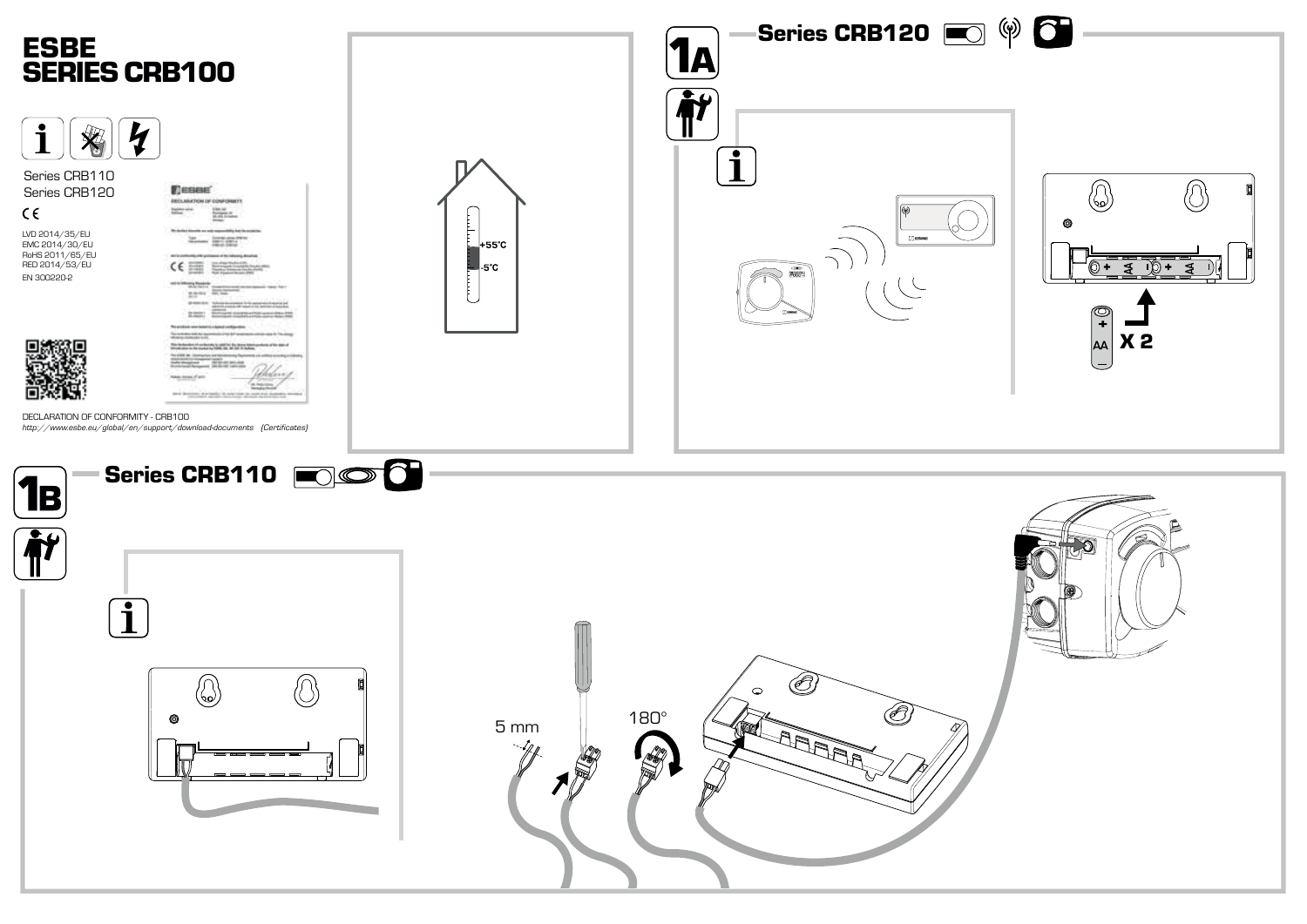



69mm

 $\frac{1}{2}$ 

Mtrl.nr. 9814 03 91• Ritn.nr. 9211 utg. C • Rev. 1710





## **SERIES CRB100**

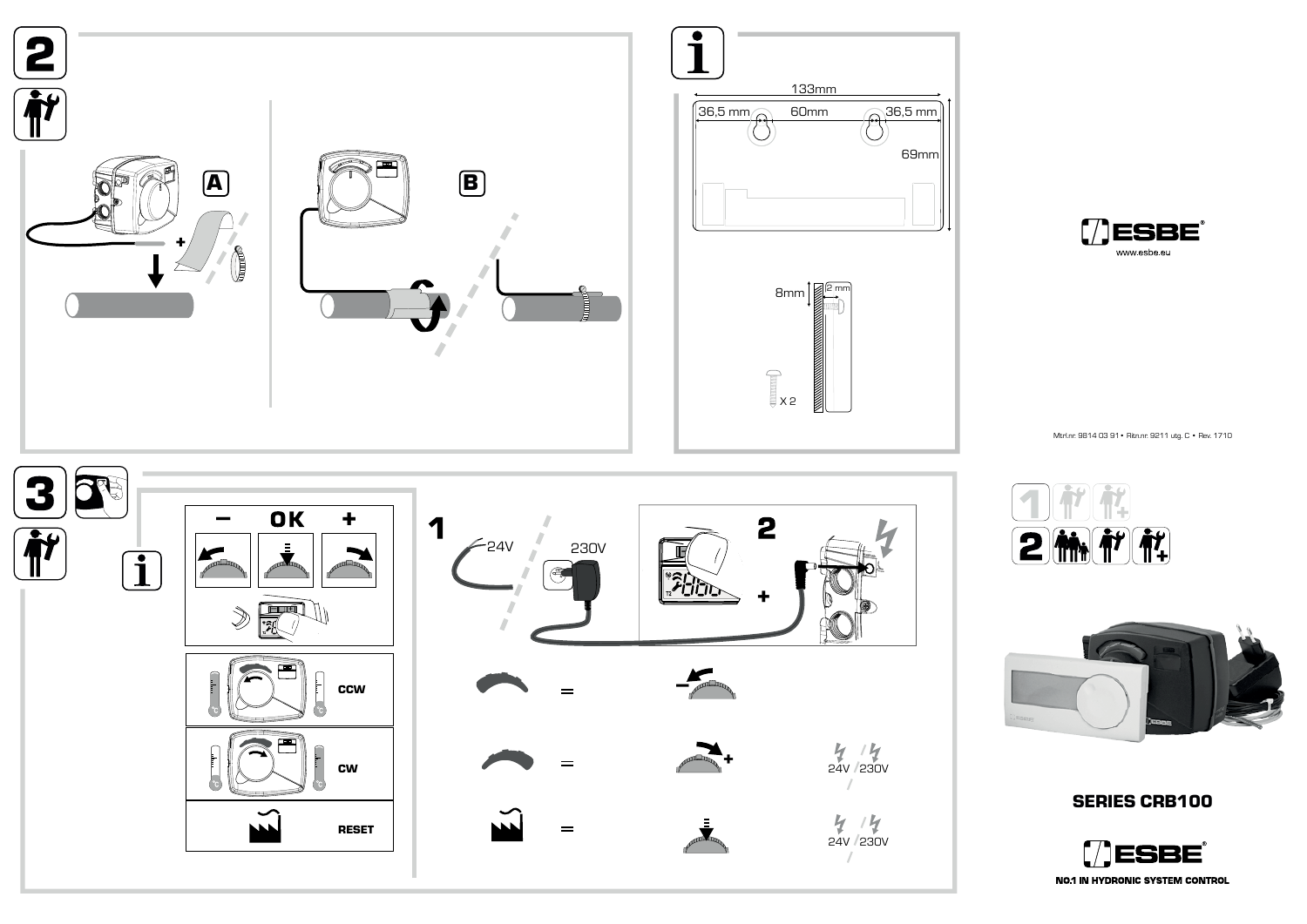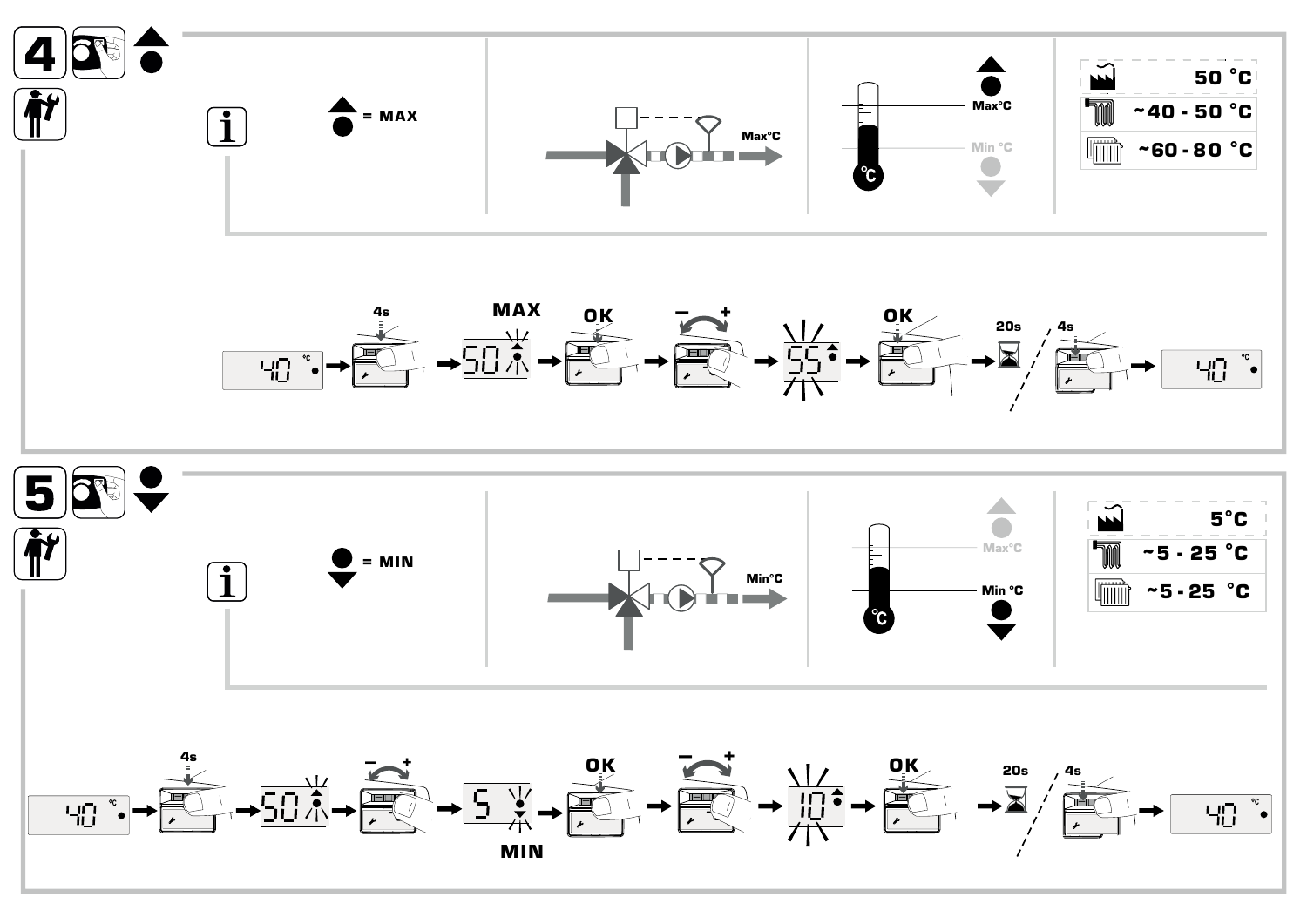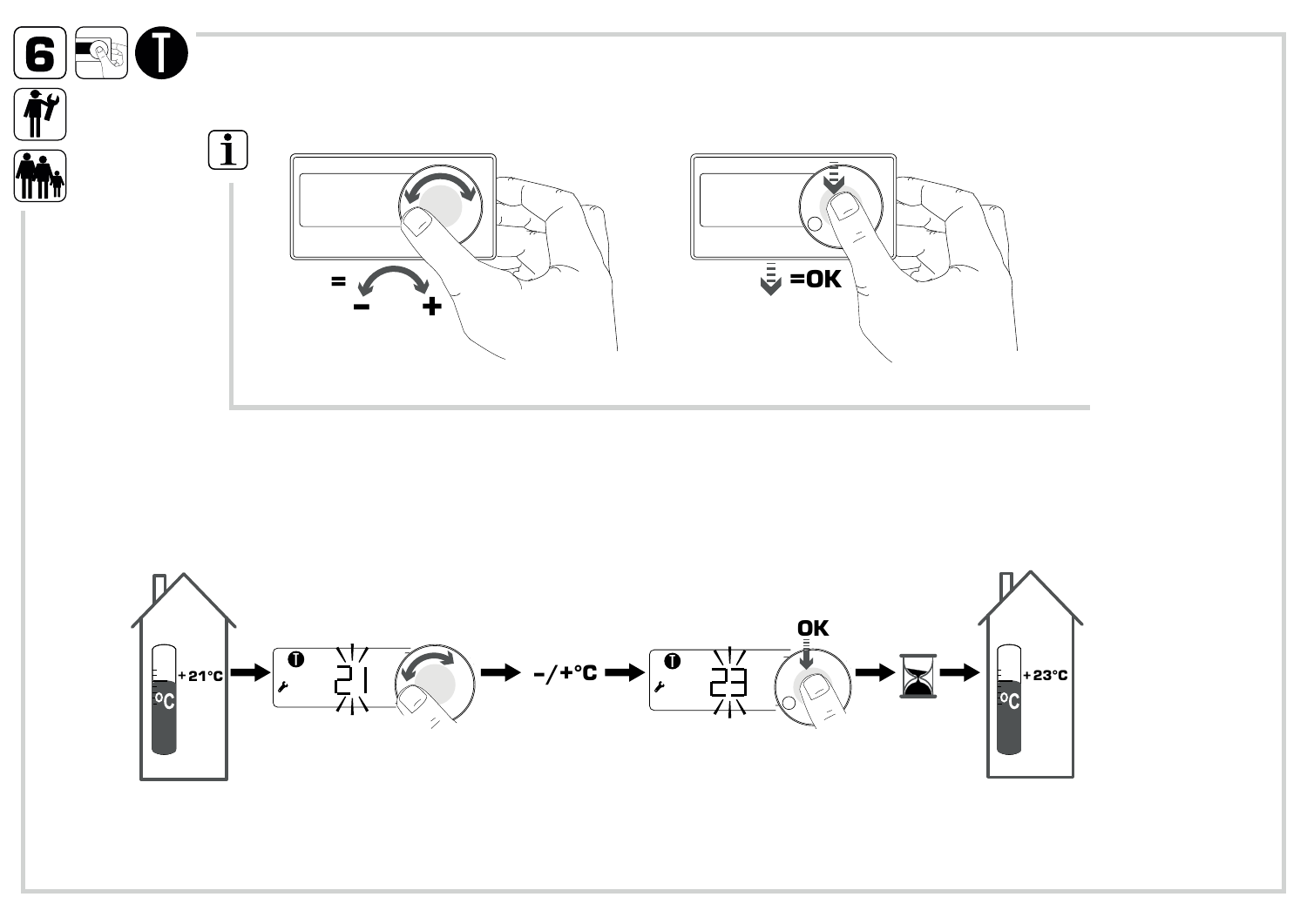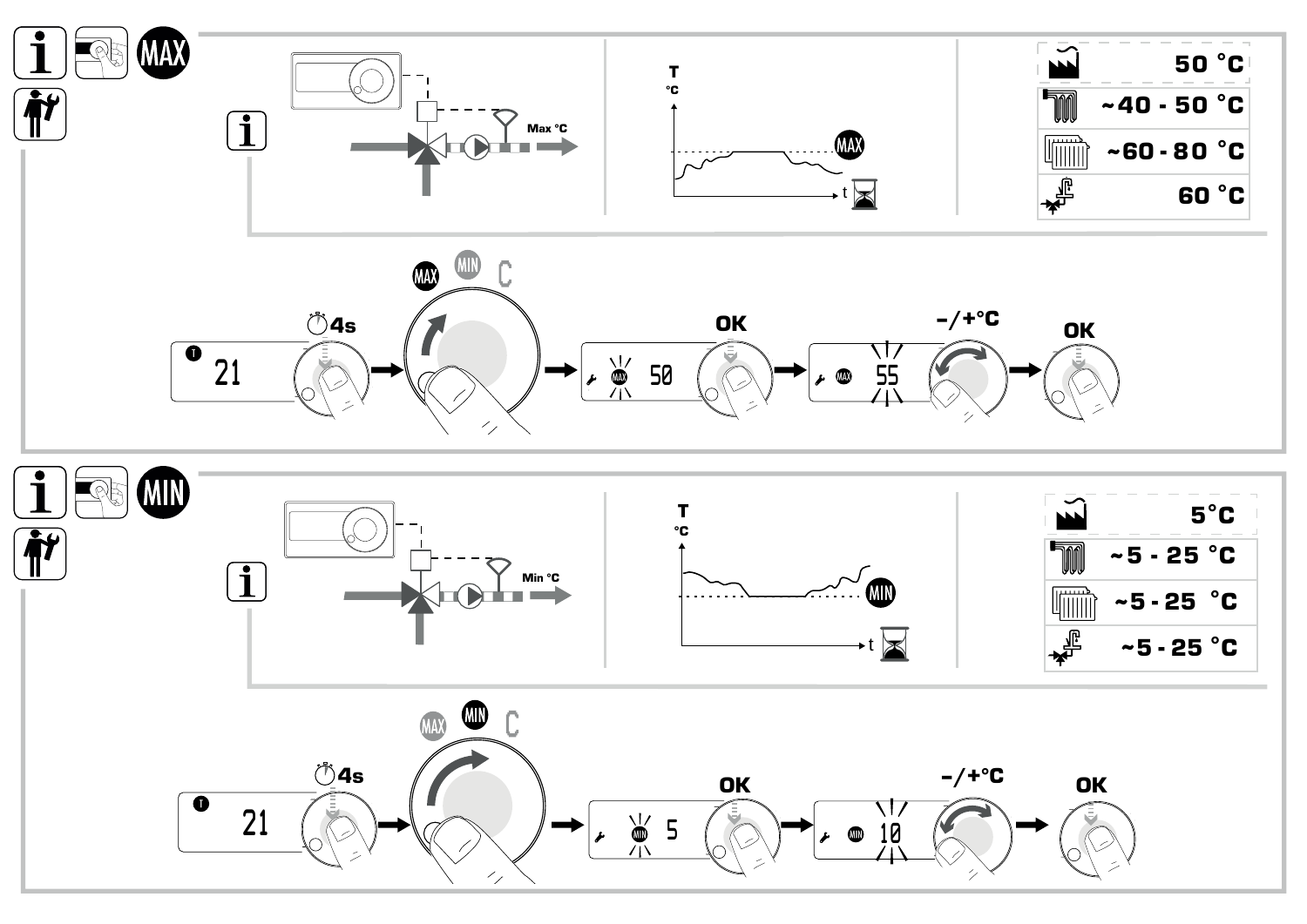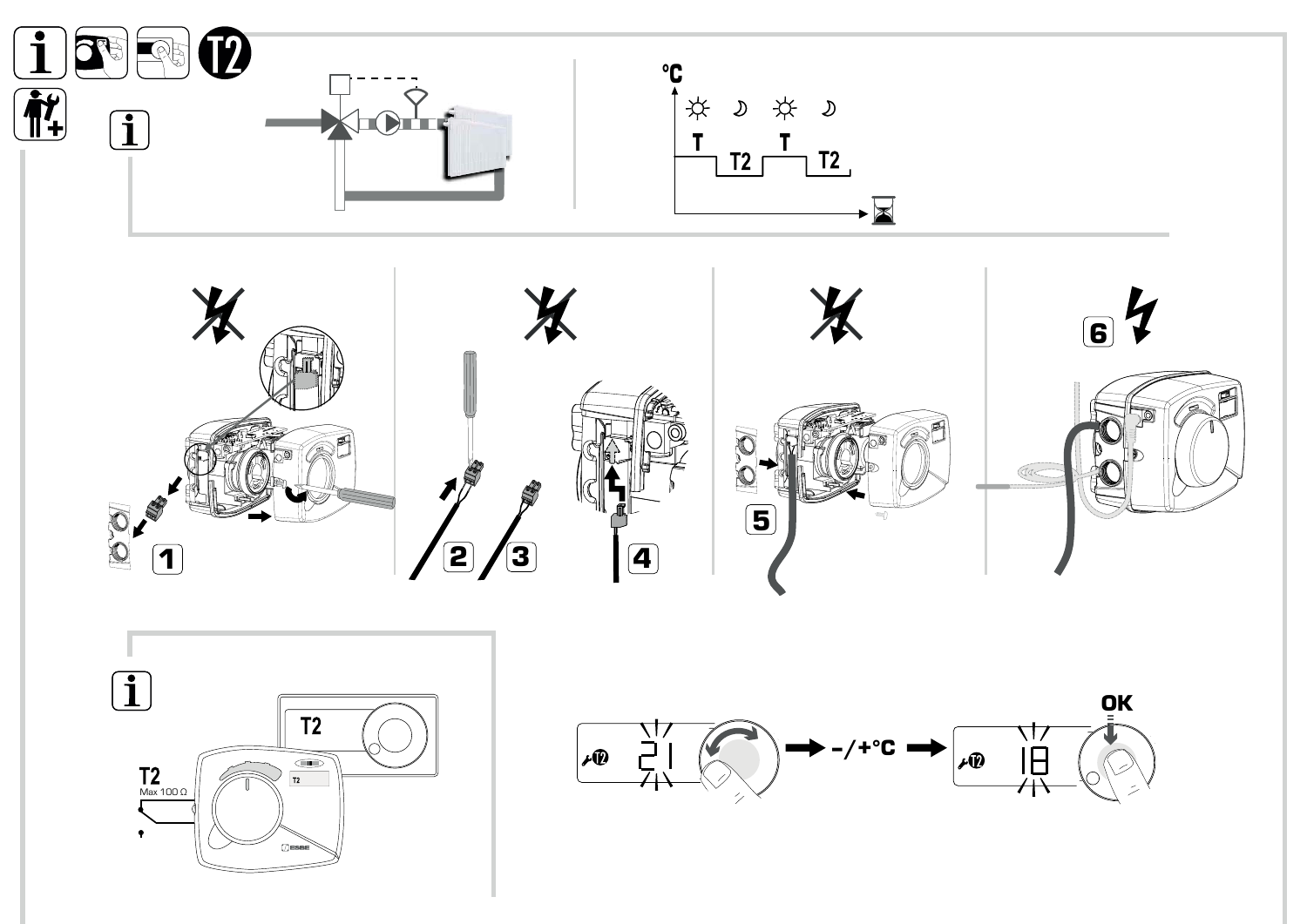